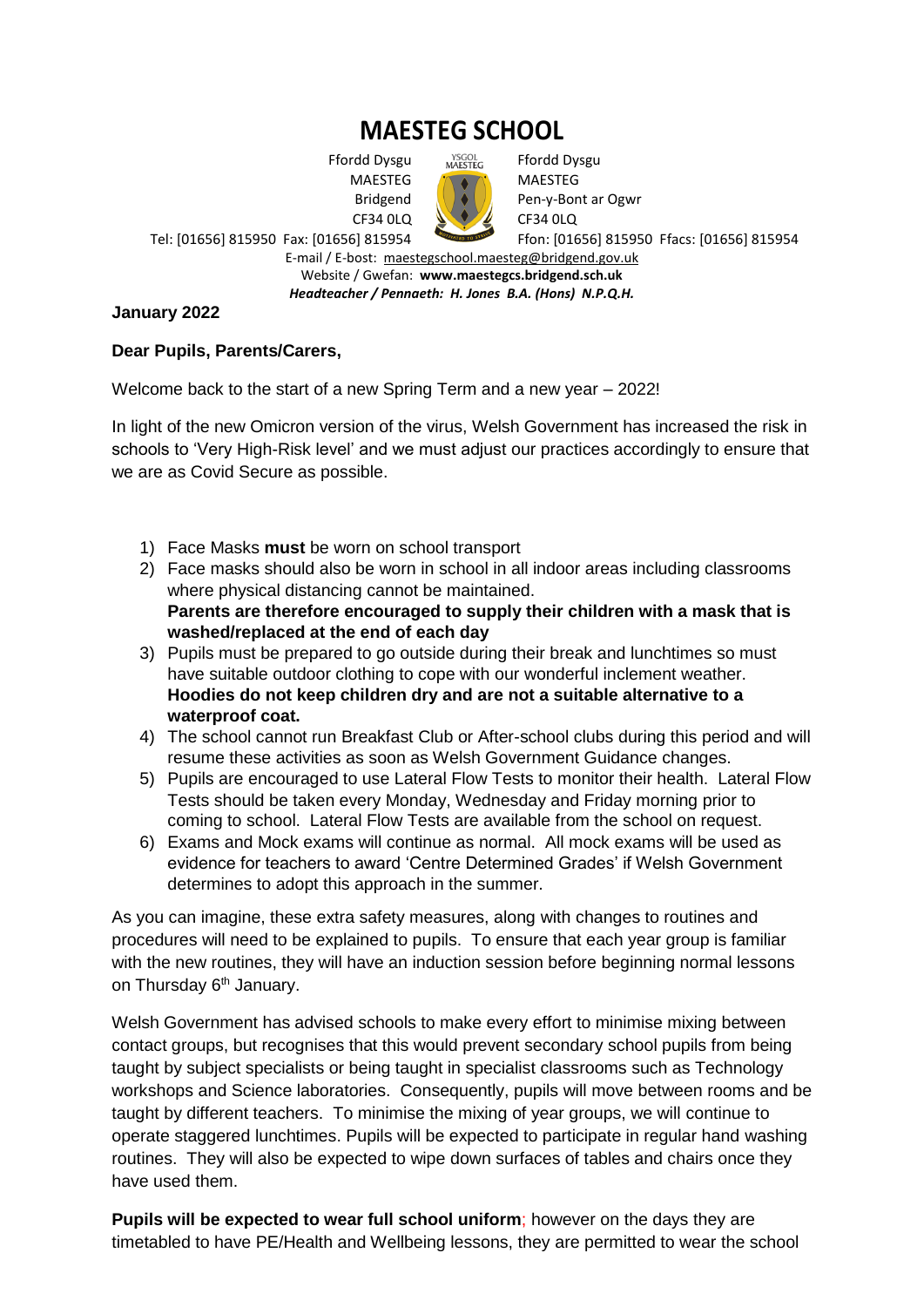PE kit for the whole day. We wish to remind parents that as a minimum all Games clothing should be plain black.

It is absolutely imperative that your child follows the safety measures we have put in place. Failure to abide by these new procedures and routines to ensure the safety of our school community may lead to exclusion.

Please find below, more detailed information which will hopefully provide further information with regard to the safe re-opening of our school.

# **BEHAVIOUR FOR LEARNING**

- It is vital that your child continues to learn from home and uses their Microsoft Teams account regularly. Blended learning will be essential to their continued education during periods of teacher or pupil absence.
- Pupils who do not follow the safety procedures and whose behaviour gives cause for concern will not be permitted on site. Parents will be contacted to collect their child should their behaviour put others at risk
- Pupils must be prepared for learning and bring their own pencil case, equipment and school bag – essential for taking books home and being able to study at home during periods of isolation
- Please be reminded that NO MOBILE PHONES are to be used on school premises
- Pupils are required to wear uniform. They must wear school PE kit on the days they have PE lessons

### **CATERING:**

- Canteen facilities will be available as normal
- Pupils will be able to purchase a hot meal on site using their cashless account. Parents need to make sure that this is topped up prior to their child returning to school
- Please note that the water fountains will be in use for pupils to use. Pupils are encouraged to bring in their own containers. Water will also be provided at lunchtimes
- Free school meals will be provided to those children who are eligible

# **SITE MANAGEMENT**

- Entry and vetting (health checks) on arrival and entry into school will exist for pupils and staff following a strict set of procedures
- Staggered lunch times will be in operation to continue to observe social distancing guidelines at unstructured times
- All classrooms will be set up in rows with all pupils facing the front of the classroom where possible
- A toilet block has been allocated to each year group. Pupils must use the correct toilet

# **PARENTS**

- Parents must request meetings in advance to ensure that school staff can make appropriate provision. Please be aware that meetings can not be granted with prior arrangement.
- Parents must collect their child where their child is refusing to observe safety measures and procedures thus posing a risk to others
- Please keep your child home if they display COVID-like symptoms or have produced a positive lateral flow test or PCR test.
- The school's complete risk assessment document will be shared with parents via the school website.